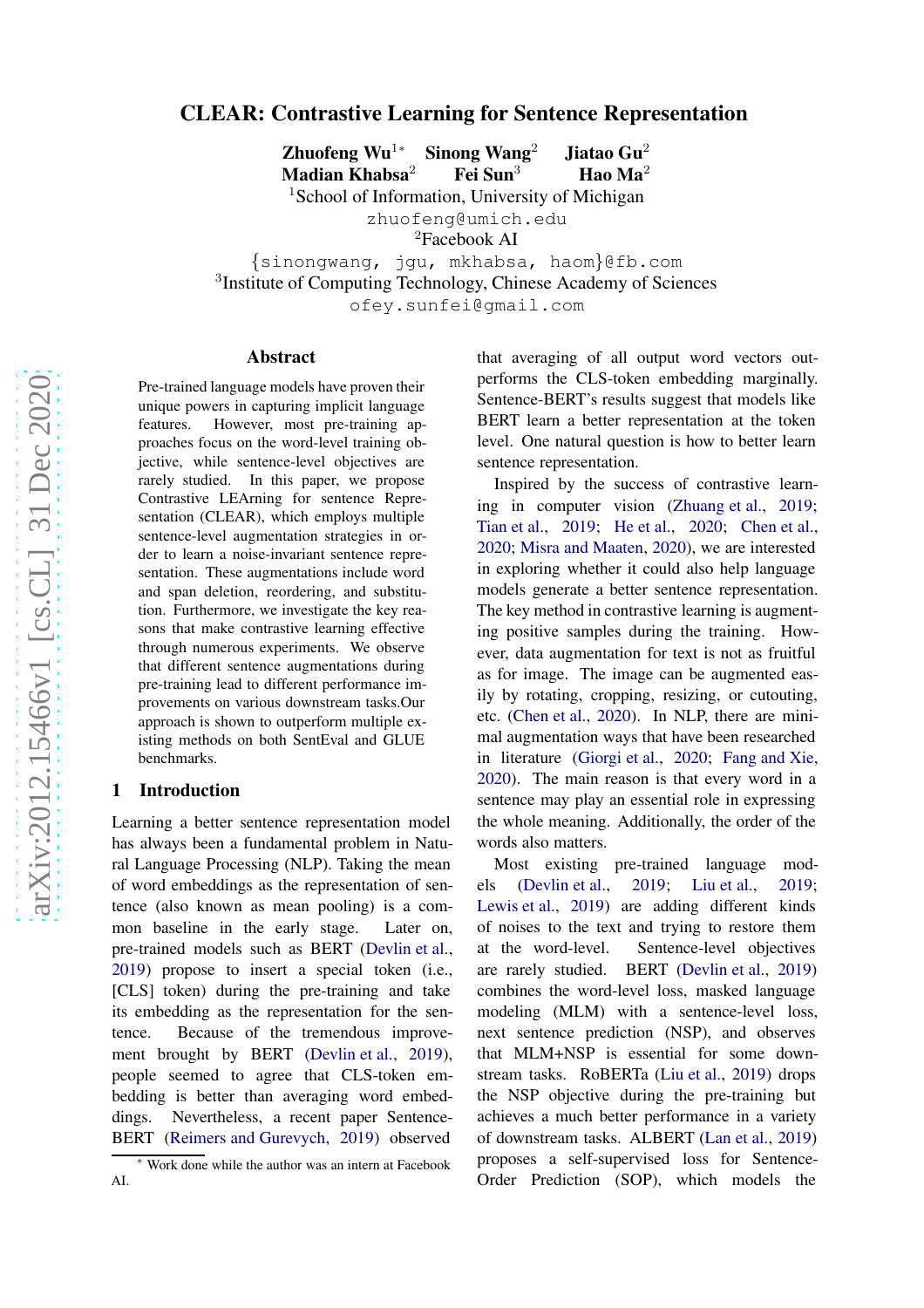<span id="page-1-0"></span>

Figure 1: The proposed contrastive learning framework CLEAR.

inter-sentence coherence. Their work shows that coherence prediction is a better choice than the topic prediction, the way NSP uses. DeCLUTR [\(Giorgi et al.,](#page-8-4) [2020](#page-8-4)) is the first work to combine Contrastive Learning (CL) with MLM into pre-training. However, it requires an extremely long input document, i.e., 2048 tokens, which restricts the model to be pre-trained on limited data. Further, DeCLUTR trains from existing pre-trained models, so it remains unknown whether it could also achieve the same performance when it trains from scratch.

Drawing from the recent advances in pretrained language models and contrastive learning, we propose a new framework, CLEAR, combining word-level MLM objective with sentence-level CL objective to pre-train a language model. MLM objective enables the model capture word-level hidden features while CL objective ensures the model with the capacity of recognizing similar meaning sentences by training an encoder to minimize the distance between the embeddings of different augmentations of the same sentence. In this paper, we present a novel design of augmentations that can be used to pre-train a language model at the sentence-level. Our main findings and contributions can be summarized as follows:

• We proposed and tested four basic sentence augmentations: random-words-deletion, spans-deletion, synonym-substitution, and reordering, which fills a large gap in NLP about what kind of augmentations can be used in contrastive learning.

• We showed that model pre-trained by our proposed method outperforms several strong baselines (including RoBERTa and BERT) on both GLUE [\(Wang et al.](#page-9-3), [2018](#page-9-3)) and SentEval [\(Conneau and Kiela](#page-8-9), [2018](#page-8-9)) benchmark. For example, we showed +2.2% absolute improvement on 8 GLUE tasks and +5.7% absolute improvement on 7 SentEval semantic textual similarity tasks compared to RoBERTa model.

## 2 Related Work

There are three lines of literatures that are closely related to our work: sentence representation, largescale pre-trained language representation models, contrastive learning.

## 2.1 Sentence Representation

Learning the representation of sentence has been studied by many existing works. Applying various pooling strategies onto word embeddings as the representation of sentence is a common baseline [\(Iyyer et al.](#page-8-10), [2015](#page-8-10); [Shen et al.](#page-9-4), [2018](#page-9-4); [Reimers and Gurevych](#page-9-0), [2019](#page-9-0)). Skip-Thoughts [\(Kiros et al.](#page-8-11), [2015](#page-8-11)) trains an encoderdecoder model trying to reconstruct surrounding sentences. Quick-Thoughts [\(Logeswaran and Lee](#page-8-12), [2018](#page-8-12)) trains a encoder-only model with the ability to select the correct context of the sentence out of other contrastive sentences. Later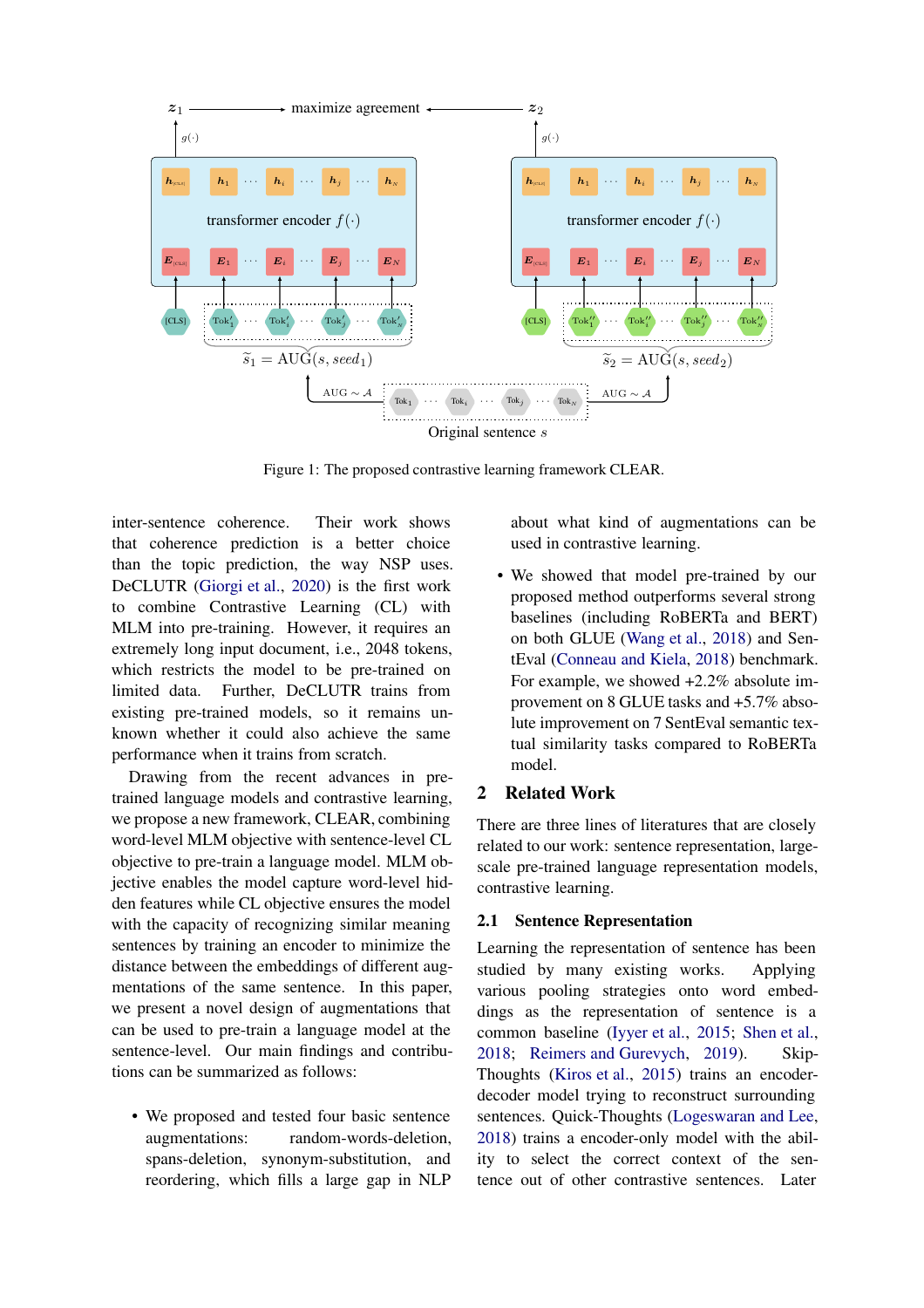on, many pre-trained language models such as BERT [\(Devlin et al.](#page-8-0), [2019](#page-8-0)) propose to use the manually-inserted token (the [CLS] token) as the representation of the whole sentence and become the new state-of-the-art in a variety of downstream tasks. One recent paper Sentence-BERT [\(Reimers and Gurevych,](#page-9-0) [2019](#page-9-0)) compares the average BERT embeddings with the CLStoken embedding and surprisingly finds that computing the mean of all output vectors at the last layer of BERT outperforms the CLS-token marginally.

# 2.2 Large-scale Pre-trained Language Representation Models

The deep pre-trained language models have proven their powers in capturing implicit language features even with different model architectures, pre-training tasks, and loss functions. Two of the early works that are GPT [\(Radford et al.](#page-9-5), [2018](#page-9-5)) and BERT [\(Devlin et al.](#page-8-0), [2019](#page-8-0)): GPT uses a leftto-right Transformer while BERT designs a bidirectional Transformer. Both created an incredible new state of the art in a lot of downstream tasks.

Following this observation, recently, a tremendous number of research works are published in the pre-trained language model domain. Some extend previous models to a sequence-to-sequence structure [\(Song et al.,](#page-9-6) [2019](#page-9-6); [Lewis et al.](#page-8-7), [2019](#page-8-7); [Liu et al.](#page-8-13), [2020\)](#page-8-13), which enforces the model's capability on language generation. The others [\(Yang et al.](#page-9-7), [2019](#page-9-7); [Liu et al.](#page-8-6), [2019](#page-8-6); [Clark et al.,](#page-8-14) [2020\)](#page-8-14) explore the different pre-training objectives to either improve the model's performance or accelerate the pre-training.

## 2.3 Contrastive Learning

Contrastive Learning has become a rising domain because of its significant success in various computer vision tasks and datasets. Several researchers [\(Zhuang et al.](#page-9-1), [2019](#page-9-1); [Tian et al.,](#page-9-2) [2019](#page-9-2); [Misra and Maaten](#page-8-3), [2020;](#page-8-3) [Chen et al.,](#page-8-2) [2020](#page-8-2)) proposed to make the representations of the different augmentation of an image agree with each other and showed positive results. The main difference between these works is their various definition of image augmentation.

Researchers in the NLP domain have also started to work on finding suitable augmentation for text. CERT [\(Fang and Xie,](#page-8-5) [2020](#page-8-5)) applies the back-translation to create augmentations of original sentences, while DeCLUTR [\(Giorgi et al.,](#page-8-4) [2020](#page-8-4)) regards different spans inside one document are similar to each others. Our model differs from CERT in adopting an encoder-only structure, which decreases noise brought by the decoder. Further, unlike DeCLUTR, which only tests one augmentation and trains the model from an existing pre-trained model, we pre-train all models from scratch, which provides a straightforward comparison with the existing pre-trained models.

# 3 Method

This section proposes a novel framework and several sentence augmentation methods for contrastive learning in NLP.

# 3.1 The Contrastive Learning Framework

Borrow from SimCLR [\(Chen et al.](#page-8-2), [2020](#page-8-2)), we propose a new contrastive learning framework to learn the sentence representation, named as CLEAR. There are four main components in CLEAR, as outlined in Figure [1.](#page-1-0)

- An augmentation component  $\text{AUG}(\cdot)$  which apply the random augmentation to the original sentence. For each original sentence s, we generate two random augmentations  $\widetilde{s}_1$  =  $\text{AUG}(s, seed_1)$  and  $\widetilde{s}_2 = \text{AUG}(s, seed_2),$ where  $seed_1$  and  $seed_2$  are two random seeds. Note that, to test each augmentation's effect solely, we adopt the same augmentation to generate  $\tilde{s}_1$  and  $\tilde{s}_2$ . Testing the mixing augmentation models requests more computational resources, which we plan to leave for future work. We will detail the proposed augmentation set A at Section [3.3.](#page-4-0)
- A transformer-based encoder  $f(\cdot)$  that learns the representation of the input augmented sentences  $H_1 = f(\tilde{s}_1)$  and  $H_2 = f(\tilde{s}_2)$ . Any encoder that learns the sentence representation can be used here to replace our encoder. We choose the current start-of-theart (i.e., transformer [\(Vaswani et al.,](#page-9-8) [2017](#page-9-8))) to learn sentence representation and use the representation of a manually-inserted token as the vector of the sentence (i.e., [CLS], as used in BERT and RoBERTa).
- A nonlinear neural network projection head  $g(\cdot)$  that maps the encoded augmentations  $H_1$ and  $H_2$  to the vector  $z_1 = g(H_1)$ ,  $z_2 =$  $g(H_2)$  in a new space. According to observations in SimCLR [\(Chen et al.](#page-8-2), [2020](#page-8-2)), adding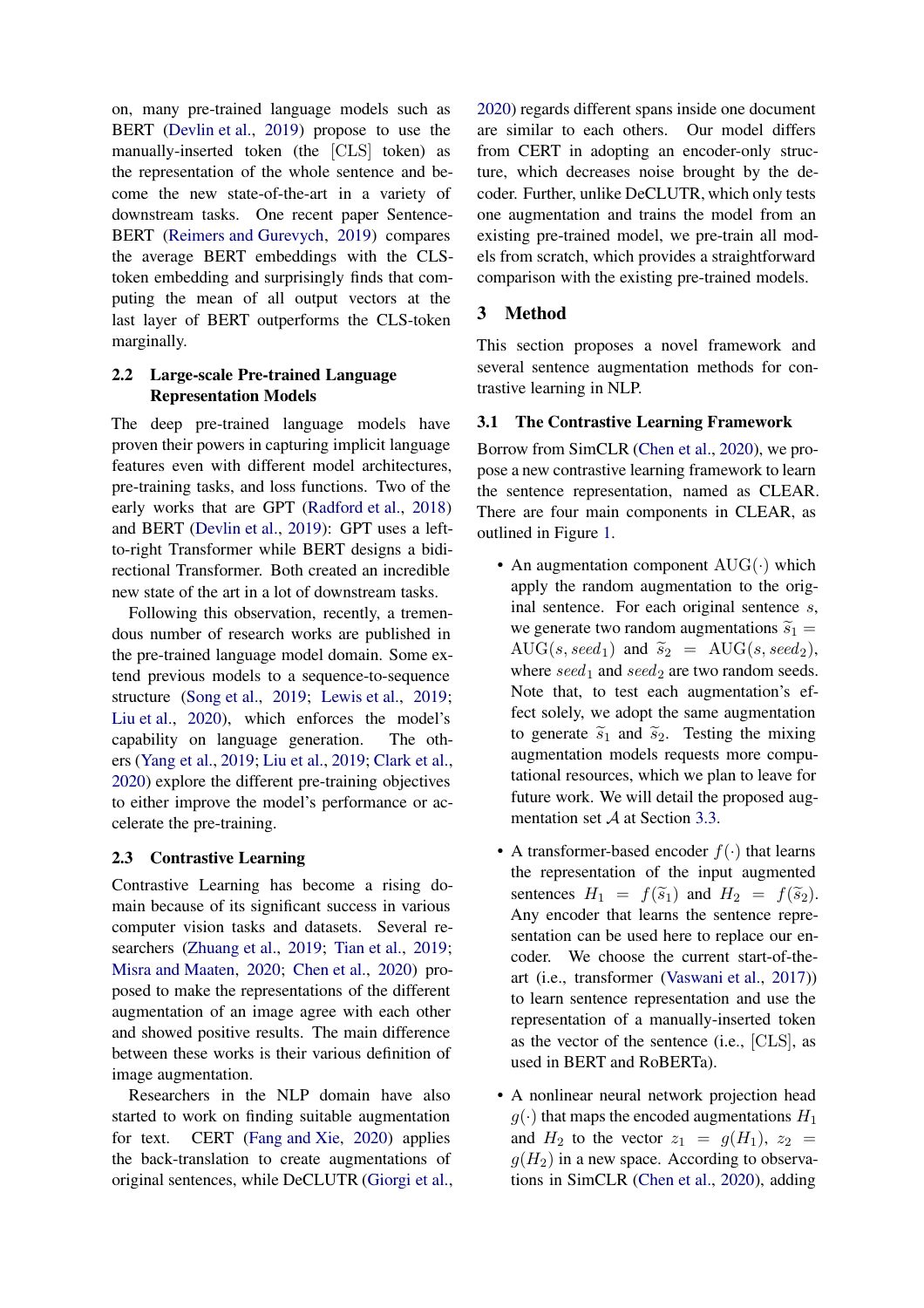<span id="page-3-0"></span>

(a) Word Deletion:  $Tok<sub>1</sub>$ ,  $Tok<sub>2</sub>$ , and  $Tok<sub>4</sub>$  are deleted, the sentence after augmentation will be:  $[\text{Tok}_{[del]}, \text{Tok}_3, \text{Tok}_{[del]}, \text{Tok}_5, \ldots, \text{Tok}_N].$ 



(c) **Reordering**: Two spans  $[Tok_1, Tok_2]$  and [Tok4] are reordered, the sentence after augmentation will be:  $[Tok<sub>4</sub>, Tok<sub>3</sub>, Tok<sub>1</sub>, Tok<sub>2</sub>,$  $Tok_5, \ldots, Tok_N$ .



(b) Span Deletion: The span  $[Tok<sub>1</sub>, Tok<sub>2</sub>, Tok<sub>3</sub>]$ Tok4] is deleted, the sentence after augmentation will be:  $[\text{Tok}_{[del]}, \text{Tok}_5, \dots, \text{Tok}_N]$ .

sentence after similar word subsitution



original sentence

(d) Synonym Substitution:  $Tok<sub>2</sub>$ ,  $Tok<sub>3</sub>$ , and Tok<sub>N</sub> are substituted by their synonyms  $T$ ok<sup>'</sup><sub>2</sub>,  $Tok'_3$ , and  $Tok'_N$ , respectively. The sentence after augmentation will be:  $[Tok_1, Tok'_2, Tok'_3, Tok_4,$  $\text{Tok}_5, \ldots, \text{Tok}_N'.$ 

Figure 2: Four sentence augmentation methods in proposed contrastive learning framework CLEAR.

a nonlinear projection head can significantly improve representation quality of images.

• A contrastive learning loss function defined for a contrastive prediction task, i.e., trying to predict positive augmentation pair  $(\widetilde{s}_1,$  $\widetilde{s}_2$ ) in the set  $\{\widetilde{s}\}$ . We construct the set  $\{\tilde{s}\}\$  by randomly augmenting twice for all the sentences in a minibatch (assuming a minibatch is a set  $\{s\}$  size N), getting a set  $\{\tilde{s}\}$  with size 2N. The two variants from the same original sentence form the positive pair, while all other instances from the same minibatch are regarded as negative samples for them. The contrastive learning loss has been tremendously used in previous work [\(Wu et al.](#page-9-9), [2018](#page-9-9); [Chen et al.,](#page-8-2) [2020](#page-8-2); [Giorgi et al.](#page-8-4), [2020;](#page-8-4) [Fang and Xie,](#page-8-5) [2020\)](#page-8-5). The loss function for a positive pair is defined as:

$$
l(i,j) = -\log \frac{\exp\left(\operatorname{sim}(z_i, z_j)/\tau\right)}{\sum_{k=1}^{2N} \mathbb{1}_{[k \neq i]} \exp\left(\operatorname{sim}(z_i, z_k)/\tau\right)}
$$
\n(1)

where  $\mathbb{1}_{[k \neq i]}$  is the indicator function to judge

whether  $k \neq i$ ,  $\tau$  is a temperature parameter,  $\operatorname{sim}(u, v) = u^{\top}v/(\|u\|_2\|v\|_2)$  denotes the cosine similarity of two vector  $u$  and  $v$ . The overall contrastive learning loss is defined as the sum of all positive pairs' loss in a minibatch:

$$
\mathcal{L}_{\text{CL}} = \sum_{i=1}^{2N} \sum_{j=1}^{2N} m(i,j)l(i,j) \qquad (2)
$$

where  $m(i, j)$  is a function returns 1 when i and  $j$  is a positive pair, returns 0 otherwise.

### 3.2 The Combined Loss for Pre-training

Similar to [\(Giorgi et al.,](#page-8-4) [2020](#page-8-4)), for the purpose of grabbing both token-level and sentence-level features, we use a combined loss of MLM objective and CL objective to get the overall loss:

$$
\mathcal{L}_{\text{total}} = \mathcal{L}_{\text{MLM}} + \mathcal{L}_{\text{CL}} \tag{3}
$$

where  $\mathcal{L}_{MLM}$  is calculated through predicting the random-masked tokens in set  $\{s\}$  as described in BERT and RoBERTa [\(Devlin et al.](#page-8-0), [2019](#page-8-0); [Liu et al.,](#page-8-6) [2019](#page-8-6)). Our pre-training target is to minimize the  $\mathcal{L}_{total}$ .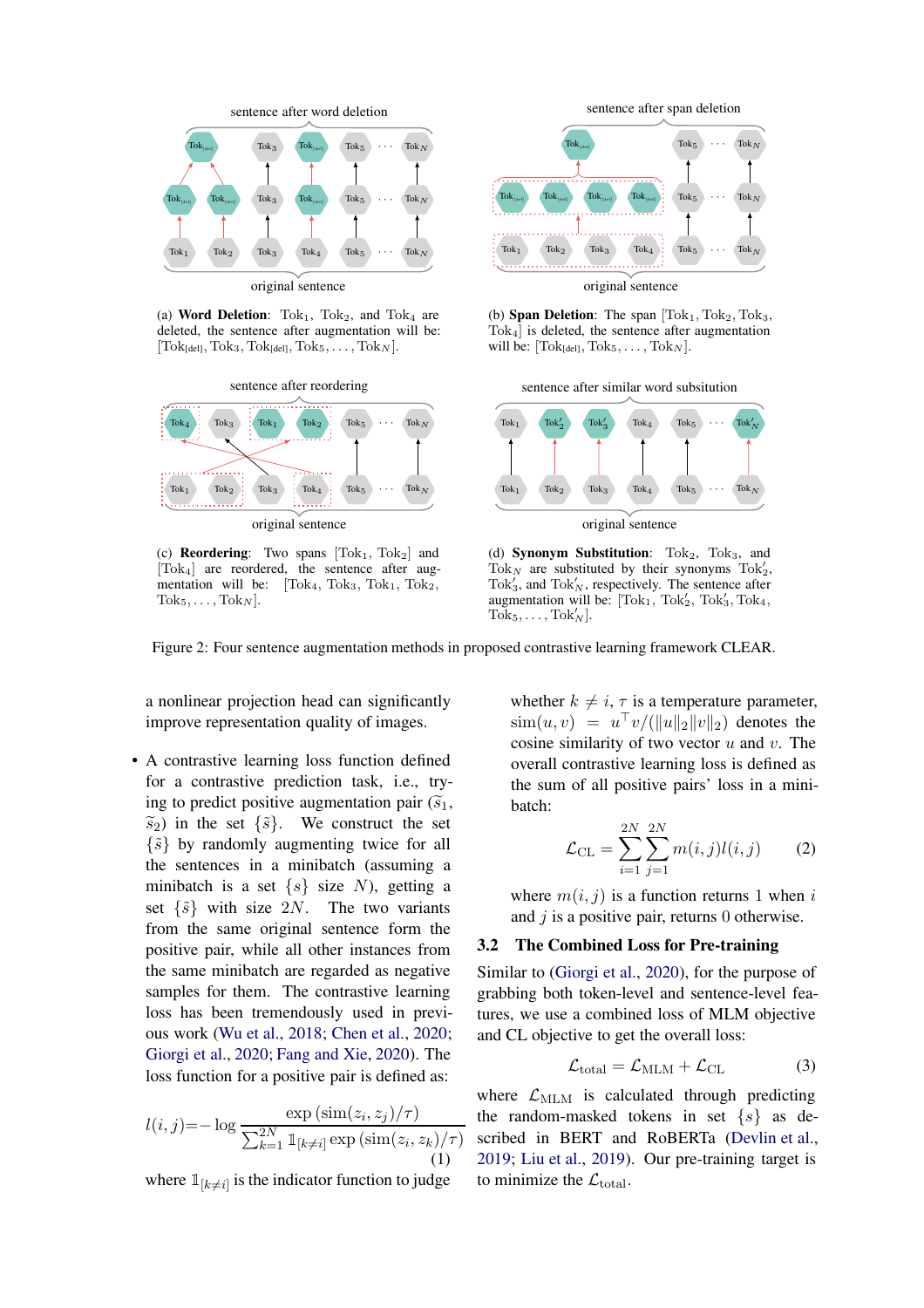### <span id="page-4-0"></span>3.3 Design Rationale for Sentence Augmentations

The data augmentation is crucial for learning the representation of image [\(Tian et al.,](#page-9-2) [2019](#page-9-2); [Jain et al.](#page-8-15), [2020](#page-8-15)). However, in language modeling, it remains unknown whether data (sentence) augmentation would benefit the representation learning and what kind of data augmentation could apply to the text. To answer these questions, we explore and test four basic augmentations (shown in Figure [2\)](#page-3-0) and their combinations in our experiment. We do believe there exist more potential augmentations, which we plan to leave for future exploration.

One type of augmentation we consider is deletion, which bases on the hypothesis that some deletion in a sentence wouldn't affect too much of the original semantic meaning. In some case, it may happen that deleting some words leads the sentence to a different meaning (e.g., the word *not*). However, we believe including proper noise can benefit the model to be more robust. We consider two different deletions, i.e., word deletion and span deletion.

- Word deletion (shown in Figure [2a\)](#page-3-0) randomly selects tokens in the sentence and replace them by a special token [DEL], which is similar to the token [MASK] in BERT [\(Devlin et al.,](#page-8-0) [2019](#page-8-0)).
- Span deletion (shown in Figure [2b\)](#page-3-0) picks and replaces the deletion objective on the spanlevel. Generally, span-deletion is a special case of word-deletion, which puts more focus on deleting consecutive words.

To avoid the model easily distinguishing the two augmentations from the remaining words at the same location, we eliminate the consecutive token [DEL] into one token.

Reordering (shown in Figure [2c\)](#page-3-0) is another widely-studied augmentation that can keep the original sentence's features. BART [\(Lewis et al.,](#page-8-7) [2019\)](#page-8-7) has explored restoring the original sentence from the random reordered sentence. We randomly sample several pairs of span and switch them pairwise to construct the reordering augmentation in our implementation.

Substitution (shown in Figure [2d\)](#page-3-0) has been proven efficient in improving model's robustness [\(Jia et al.](#page-8-16), [2019\)](#page-8-16). Following their work, we

sample some words and replace them with synonyms to construct one augmentation. The synonym list comes from a vocabulary they used. In our pre-training corpus, there are roughly 40% tokens with at least one similar-meaning token in the list.

# 4 Experiment

This section presents empirical experiments that compare the proposed methods with various baselines and alternative approaches.

### 4.1 Setup

Model configuration: We use the Transformer (12 layers, 12 heads and 768 hidden size) as our primary encoder [\(Vaswani et al.,](#page-9-8) [2017](#page-9-8)). Models are pre-trained for 500K updates, with minibatches containing 8,192 sequences of maximum length 512 tokens. For the first 24,000 steps, the learning rate is warmed up to a peak value of 6e−4, then linearly decayed for the rest. All models are optimized by Adam [\(Kingma and Ba](#page-8-17), [2014](#page-8-17)) with  $\beta_1 = 0.9, \beta_2 = 0.98, \epsilon = 1e-6$ , and  $L_2$  weight decay of 0.01. We use 0.1 for dropout on all layers and in attention. All of the models are pre-trained on 256 NVIDIA Tesla V100 32GB GPUs.

Pre-training data: We pre-train all the models on a combination of BookCorpus [\(Zhu et al.,](#page-9-10) [2015](#page-9-10)) and English Wikipedia datasets, the data BERT used for pre-training. For more statistics of the dataset and processing details, one can refer to BERT [\(Devlin et al.](#page-8-0), [2019](#page-8-0)).

Hyperparameters for MLM: For calculating MLM loss, we randomly mask 15% tokens of the input text s and use the surrounding tokens to predict them. To fill the gap between fine-tuning and pre-training, we also adopt the  $10\%$ -randomreplacement and 10%-keep-unchanged setting in BERT for the masked tokens.

Hyperparameters for CL: To compute CL loss, we set up different hyperparameters:

- For Word Deletion (del-word), we delete 70% tokens.
- For Span Deletion (del-span), we delete 5 spans (each with  $5\%$  length of the input text).
- For **Reordering** (reorder), we randomly pick 5 pairs of spans (each with roughly 5% length as well) and switch spans pairwise.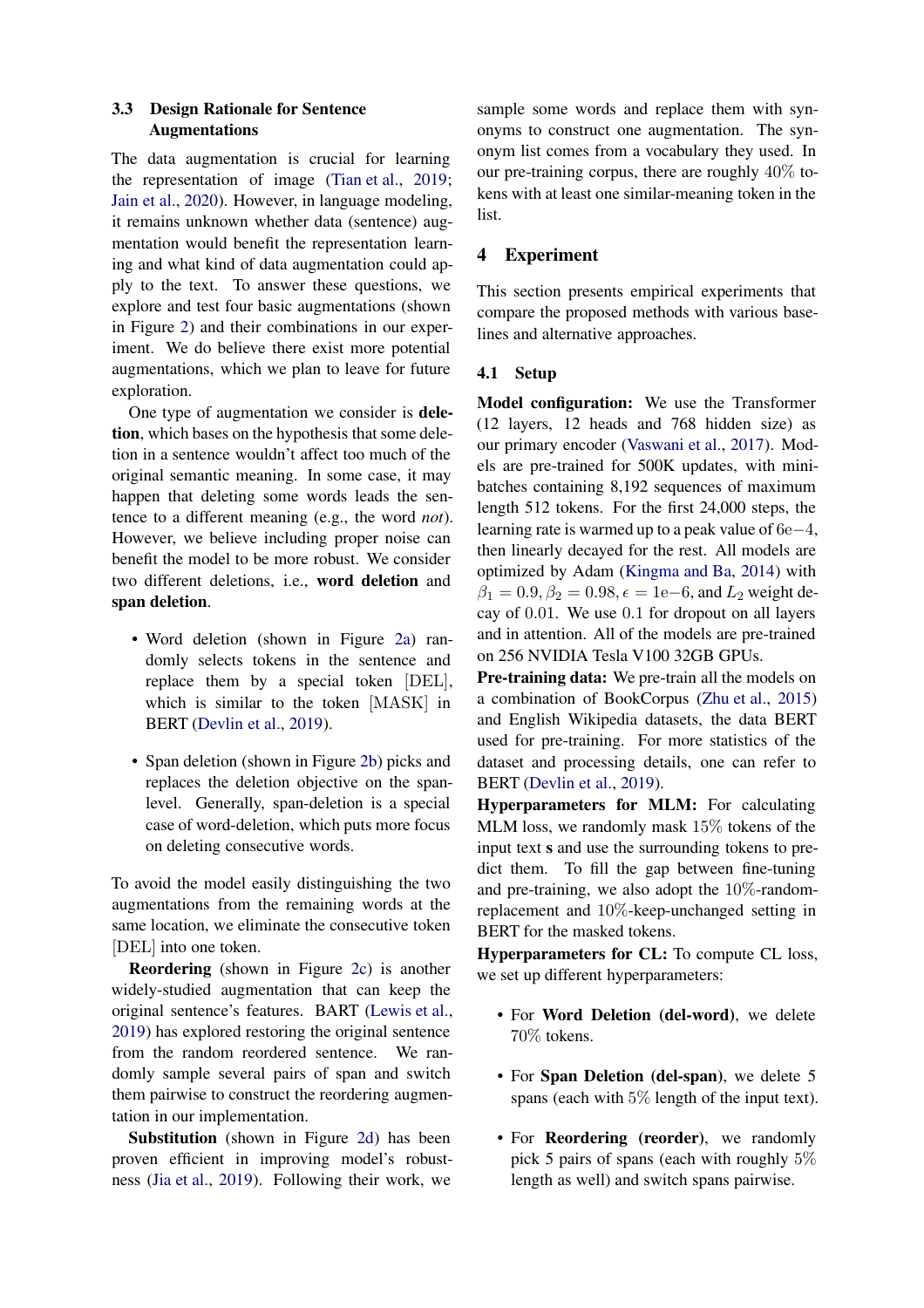<span id="page-5-0"></span>Table 1: Performance of competing methods evaluated on GLUE dev set. Following GLUE's setting [\(Wang et al.](#page-9-3), [2018\)](#page-9-3), unweighted average accuracy on the matched and mismatched dev sets is reported for MNLI. The unweighted average of accuracy and F1 is reported for MRPC and QQP. The unweighted average of Pearson and Spearman correlation is reported for STS-B. The Matthews correlation is reported for CoLA. For all other tasks we report accuracy.

| Method                          | <b>MNLI</b> | <b>ONLI</b> | QQP  | <b>RTE</b> | $SST-2$ | <b>MRPC</b> | CoLA | <b>STS</b> | Avg  |
|---------------------------------|-------------|-------------|------|------------|---------|-------------|------|------------|------|
| <b>Baselines</b>                |             |             |      |            |         |             |      |            |      |
| BERT-base (Devlin et al., 2019) | 84.0        | 89.0        | 89.1 | 61.0       | 93.0    | 86.3        | 57.3 | 89.5       | 81.2 |
| RoBERTa-base (Liu et al., 2019) | 87.2        | 93.2        | 88.2 | 71.8       | 94.4    | 87.8        | 56.1 | 89.4       | 83.5 |
| MLM+1-CL-objective              |             |             |      |            |         |             |      |            |      |
| MLM+ del-word                   | 86.8        | 93.0        | 90.2 | 79.4       | 94.2    | 89.7        | 62.1 | 90.5       | 85.7 |
| MLM+ del-span                   | 87.3        | 92.8        | 90.1 | 79.8       | 94.4    | 89.9        | 59.8 | 90.3       | 85.6 |
| MLM+2-CL-objective              |             |             |      |            |         |             |      |            |      |
| MLM+ subs+ del-word             | 87.3        | 93.1        | 90.0 | 73.3       | 93.7    | 90.2        | 62.1 | 90.1       | 85.0 |
| MLM+ subs+ del-span             | 87.0        | 93.4        | 90.3 | 74.4       | 94.3    | 90.5        | 63.3 | 90.5       | 85.5 |
| MLM+ del-word+ reorder          | 87.0        | 92.7        | 89.5 | 76.5       | 94.5    | 90.6        | 59.1 | 90.4       | 85.0 |
| MLM+ del-span+ reorder          | 86.7        | 92.9        | 90.0 | 78.3       | 94.5    | 89.2        | 64.3 | 89.8       | 85.7 |

• For Substitution (subs), we randomly select 30% tokens and replace each token with one of their similar-meaning tokens.

Some of the above hyperparameters are slightlytuned on the WiKiText-103 dataset [\(Merity et al.,](#page-8-18) [2016\)](#page-8-18) (trained for 100 epochs, evaluated on the GLUE dev benchmark). For example, we find 70% deletion model perform best out of {30%, 40%, 50%, 60%, 70%, 80%, 90%} deletion models. For models using mixed augmentations, like MLM+2-CL-objective in Table [1,](#page-5-0) they use the same optimized hyperparameters as in the single model. For instance, our notation MLM+subs+delspan represents a model combining the MLM loss with CL loss: for MLM, it masks 15% tokens; for CL, it substitutes 30% tokens first and then deletes 5 spans to generate augmented sentences.

Note that the hyperparameters we used might not be the most optimized ones. Yet, it is unknown whether optimized hyperparameters on a 1-CL-objective model perform consistently on a 2-CL-objective model. Additionally, it is also unclear whether the optimized hyperparameters for WiKiText-103 are still the optimized ones on BookCorpus and English Wikipedia datasets. However, it is hard to tune every possible hyperparameter due to the extensive computation resource requirement for pre-training. We will leave these questions to explore in the future.

## 4.2 GLUE Results

We mainly evaluate all the models by the General Language Understanding Evaluation (GLUE) benchmark development set [\(Wang et al.,](#page-9-3) [2018](#page-9-3)). GLUE is a benchmark containing several different types of NLP tasks: natural language inference task (MNLI, QNLI, and RTE), similarity task (QQP, MRPC, STS), sentiment analysis task (SST), and linguistic acceptability task(CoLA). It provides a comprehensive evaluation for pretrained language models.

To fit the different downstream tasks' requirements, we follow the RoBERTa's hyperparamters to finetune our model for various tasks. Specifically, we add an extra fully connected layer and then finetune the whole model on different training sets.

The primary baselines we include are BERTbase and RoBERTa-base. The results for BERT-base are from huggingface's reimplementation<sup>[1](#page-5-1)</sup>. A more fair comparison comes from RoBERTa-base since we use the same hyperparameters RoBERTabase used for MLM loss. Note that our models are all combining two-loss, it is still unfair to compare a MLM-only model with a MLM+CL model. To answer this question, we set two other baselines in Section [5.1](#page-7-0) to make a more strict comparison: one combines two MLM losses, the other adopts a double batch size.

<span id="page-5-1"></span><sup>1</sup> https://huggingface.co/transformers/v1.1.0/examples.html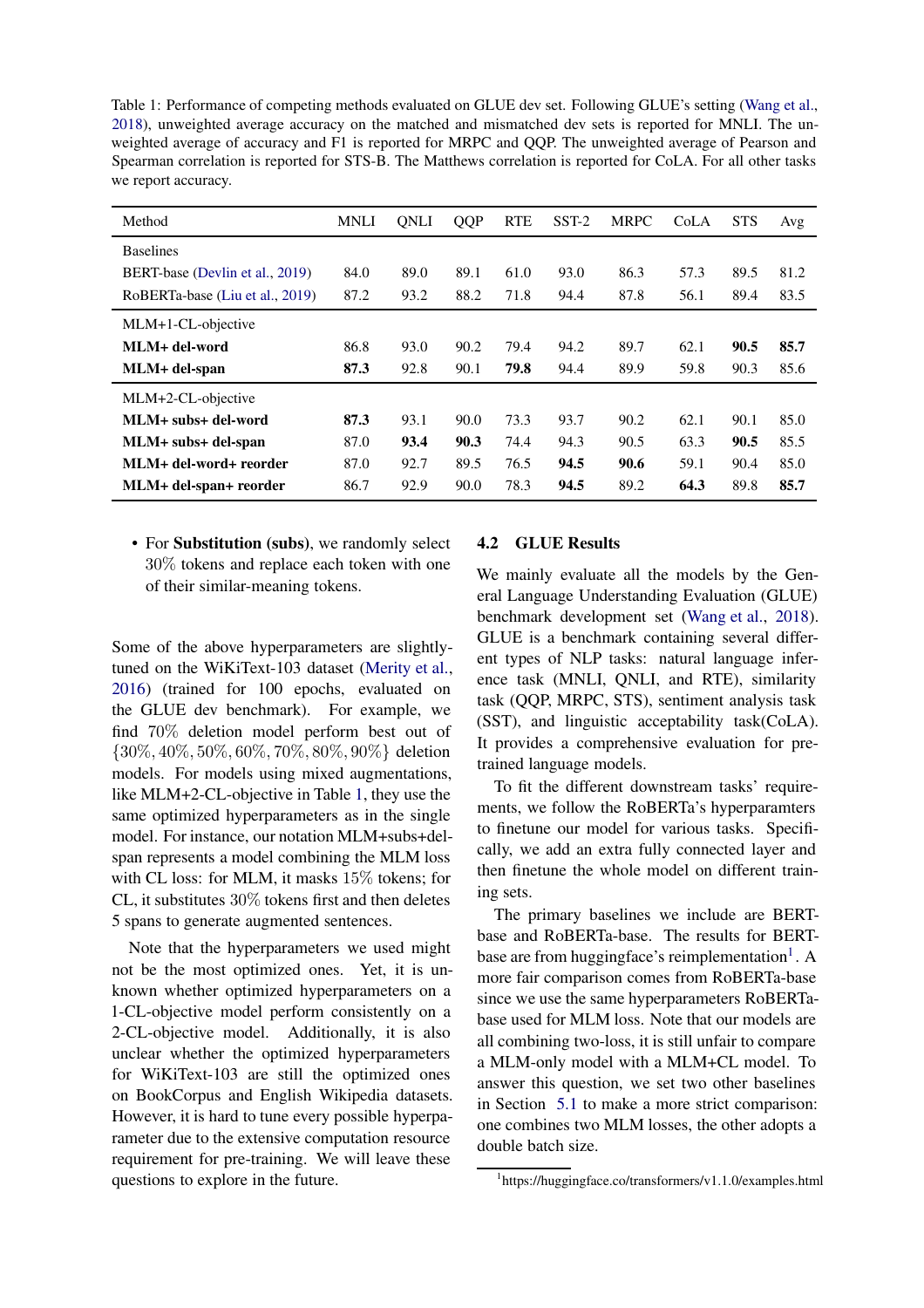| Method                       | SICK-R | STS-B | STS <sub>12</sub> | STS <sub>13</sub> | STS <sub>14</sub> | <b>STS15</b> | <b>STS16</b> | Avg  |
|------------------------------|--------|-------|-------------------|-------------------|-------------------|--------------|--------------|------|
| <b>Baselines</b>             |        |       |                   |                   |                   |              |              |      |
| RoBERTa-base-mean            | 74.1   | 65.6  | 47.2              | 38.3              | 46.7              | 55.0         | 49.5         | 53.8 |
| RoBERTa-base-[CLS]           | 75.9   | 71.9  | 47.4              | 37.5              | 47.9              | 55.1         | 57.6         | 56.1 |
| MLM+1-CL-objective           |        |       |                   |                   |                   |              |              |      |
| MLM+ del-word-mean           | 75.9   | 69.0  | 50.6              | 40.0              | 50.2              | 58.9         | 52.4         | 56.7 |
| MLM+ del-span-mean           | 71.0   | 62.6  | 49.3              | 41.7              | 48.9              | 58.1         | 52.3         | 54.8 |
| MLM+ del-word-[CLS]          | 77.1   | 71.6  | 50.6              | 44.5              | 48.3              | 58.4         | 56.1         | 58.1 |
| MLM+ del-span-[CLS]          | 62.7   | 57.4  | 34.4              | 20.4              | 24.3              | 32.0         | 31.5         | 37.5 |
| MLM+2-CL-objective           |        |       |                   |                   |                   |              |              |      |
| MLM+ del-word+ reorder-mean  | 75.8   | 66.2  | 51.1              | 45.7              | 51.8              | 61.3         | 57.0         | 58.4 |
| MLM+ del-span+ reorder-mean  | 75.4   | 67.8  | 48.3              | 50.3              | 54.9              | 60.4         | 56.8         | 59.1 |
| MLM+ subs+ del-word-mean     | 73.6   | 63.4  | 44.6              | 39.8              | 50.1              | 55.5         | 49.6         | 53.8 |
| MLM+ subs+ del-span-mean     | 75.5   | 67.0  | 48.3              | 45.0              | 54.6              | 60.9         | 58.5         | 58.5 |
| MLM+ del-word+ reorder-[CLS] | 71.9   | 63.8  | 41.9              | 30.9              | 37.4              | 48.9         | 52.1         | 49.6 |
| MLM+ del-span+ reorder-[CLS] | 75.0   | 68.7  | 49.4              | 54.3              | 57.6              | 64.0         | 61.4         | 61.5 |
| MLM+ subs+ del-word-[CLS]    | 73.6   | 62.9  | 44.5              | 35.8              | 47.6              | 55.8         | 59.6         | 54.3 |
| MLM+ subs+ del-span-[CLS]    | 75.6   | 72.5  | 49.0              | 48.9              | 57.4              | 63.6         | 65.6         | 61.8 |

<span id="page-6-0"></span>Table 2: Performance of competing methods evaluated on SentEval. All results are pre-trained on BookCorpus and English Wikipedia datasets for 500k steps.

As we can see in Table [1,](#page-5-0) our proposed several models outperform the baselines on GLUE. Note that different tasks adopt different evaluation matrices, our two best models MLM+delword and MLM+del-span+reorder both improve the best baseline RoBERTa-base by 2.2% on average score. Besides, a more important observation is that all best performance for each task comes from our proposed model. On CoLA and RTE, our best model exceeds the baseline by 7.0% and 8.0% correspondingly. Further, we also find that different downstream tasks benefit from different augmentations. We will make a more specific analysis in Section [5.2.](#page-7-1)

One notable thing is that we don't show the result of MLM+subs, MLM+reorder, and MLM+subs+reorder in Table [1.](#page-5-0) We observe that the pre-training for these three models either converges quickly or suffers from a gradient explosion problem, which indicates that these three augmentations are too easy to distinguish.

## 4.3 SentEval Results for Semantic Textual Similarity Tasks

SentEval is a popular benchmark for evaluating general-purpose sentence representations [\(Conneau and Kiela](#page-8-9), [2018](#page-8-9)). The specialty for this benchmark is that it doesn't do the

fine-tuning like in GLUE. We evaluate the performance of our proposed methods for common Semantic Textual Similarity (STS) tasks on SentEval. Note that some previous models (e.g., Sentence-BERT [\(Reimers and Gurevych,](#page-9-0) [2019](#page-9-0))) on the SentEval leaderboard trains on the specific datasets such as Stanford NLI [\(Bowman et al.](#page-8-19), [2015](#page-8-19)) and MultiNLI [\(Williams et al.](#page-9-11), [2017](#page-9-11)), which makes it hard for a direct comparison. To make it easier, we compare one of our proposed models with RoBERTa-base directly on SentEval. According to Sentence-BERT, using the mean of all output vectors in the last layer is more effective than using the CLS-token output. We test both pooling strategies for each model.

From Table [2,](#page-6-0) we observe that mean-pooling strategy does not show much advantages. In many of the cases, CLS-pooling is better than the meanpooling for our proposed models. The underlying reason is that the contrastive learning directly updates the representation of [CLS] token. Besides that, we find adding the CL loss makes the model especially good at the Semantic Textual Similarity (STS) task, beating the best baseline by a large margin (+5.7%). We think it is because the pretraining of contrastive learning is to find the similar sentence pairs, which aligns with STS task.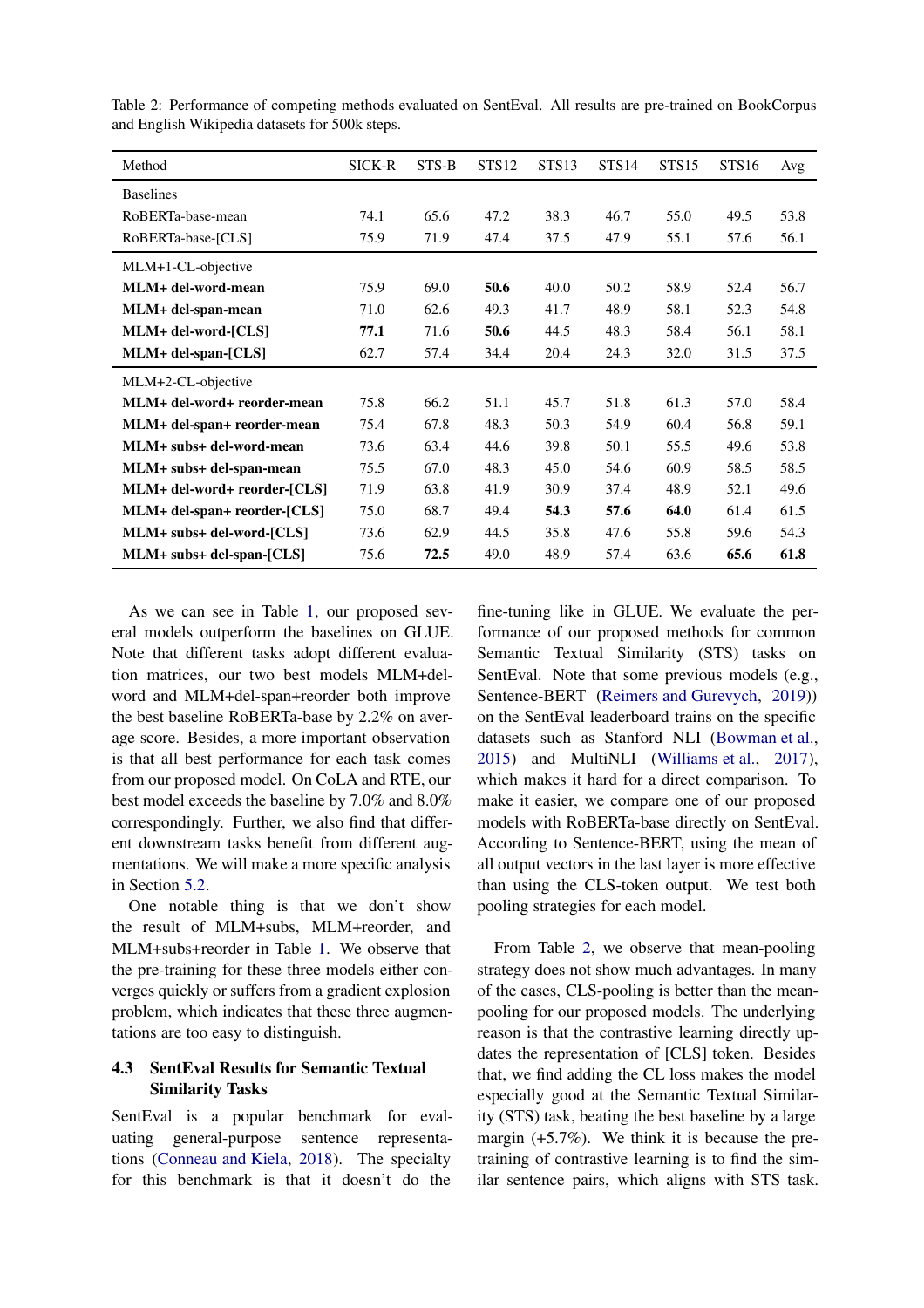| Method                           | MNLI-m | ONLI | <b>QQP</b> | <b>RTE</b> | $SST-2$ | <b>MRPC</b> | CoLA | <b>STS</b> | Avg  |
|----------------------------------|--------|------|------------|------------|---------|-------------|------|------------|------|
| RoBERTa-base                     | 80.4   | 87.5 | 87.4       | 61.4       | 91.4    | 82.4        | 38.9 | 81.9       | 76.4 |
| MLM-variant                      |        |      |            |            |         |             |      |            |      |
| Double-batch RoBERTa-base        | 80.3   | 88.0 | 87.1       | 59.9       | 91.9    | 82.1        | 43.0 | 82.0       | 76.8 |
| Double MLM RoBERTA-base          | 80.5   | 87.6 | 87.3       | 57.4       | 90.4    | 77.7        | 42.2 | 83.0       | 75.8 |
| MLM+CL-objective                 |        |      |            |            |         |             |      |            |      |
| MLM+ del-span                    | 80.6   | 88.8 | 87.3       | 62.1       | 92.1    | 77.8        | 44.1 | 81.4       | 76.8 |
| MLM+ del-span + reorder          | 81.1   | 88.7 | 87.5       | 58.1       | 90.0    | 80.4        | 43.3 | 87.4       | 77.1 |
| $MLM+$ subs + del-word + reorder | 80.5   | 87.7 | 87.3       | 59.6       | 90.4    | 80.2        | 45.1 | 87.1       | 77.2 |

<span id="page-7-2"></span>Table 3: Ablation study for several methods evaluated on GLUE dev set. All results are pre-trained on wiki-103 data for 500 epochs.

This could explain why our proposed models show such large improvements on STS.

## 5 Discussion

This section discusses an ablation study to compare the CL loss and MLM loss and shows some observations about what different augmentation learns.

## <span id="page-7-0"></span>5.1 Ablation Study

Our proposed CL-based models outperforms MLM-based models, one remaining question is, where does our proposed model benefit from? Does it come from the CL loss, or is it from the larger batch size (since to calculate CL loss, one needs to store extra information per batch)? To answer this question, we set up two extra baselines: Double MLM RoBERTa-base adopts the MLM+MLM loss, each MLM is performed on different mask for the same original sentence; the other Double-batch RoBERTa-base uses single MLM loss with a double-size batch.

Due to the limitation of computational resource, we conduct the ablation study on a smaller pre-training corpus, i.e., WiKiText-103 dataset [\(Merity et al.](#page-8-18), [2016](#page-8-18)). All the models listed in Table [3](#page-7-2) are pre-trained for 500 epochs on 64 NVIDIA Tesla V100 32GB GPUs. Three of our proposed models are reported in the table. The general performance for the variants doesn't show much difference compared with the original RoBERTa-base, with a +0.4% increase on the average score on Double-batch RoBERTa-base, which confirms the idea that a larger batch benefits the representation training as proposed by previous work [\(Liu et al.,](#page-8-6) [2019](#page-8-6)). Yet, the best-performed baseline is still not as good as our best-proposed

model. It tells us the proposed model does not solely benefit from a larger batch; CL loss also helps.

# <span id="page-7-1"></span>5.2 Different Augmentation Learns Different Features

In Table [1,](#page-5-0) we find an interesting phenomenon: different proposed models are good at specific tasks.

One example is MLM+subs+del-span helps the model be good at dealing with similarity and paraphrase tasks. On QQP and STS, it achieves the highest score; on MRPC, it ranks second. We infer the outperformance of MLM+subs+del-span in this kind of task is because synonym substitution helps translate the original sentence to similar meaning sentences while deleting different spans makes more variety of similar sentences visible. Combining them enhances the model's capacity to deal with many unseen sentence pairs.

We also notice that MLM+del-span achieves good performance on inference tasks (MNLI, QNLI, RTE). The underlying reason is, with a span deletion, the model has already been pretrained well to infer the other similar sentences. The ability to identify similar sentence pairs helps to recognize the contradiction. Therefore, the gap between the pre-trained task and this downstream task narrows.

Overall, we observe that different augmentation learns different features. Some specific augmentations are especially good at some certain downstream tasks. Designing a task-specific augmentation or exploring meta-learning to adaptively select different CL objectives is a promising future direction.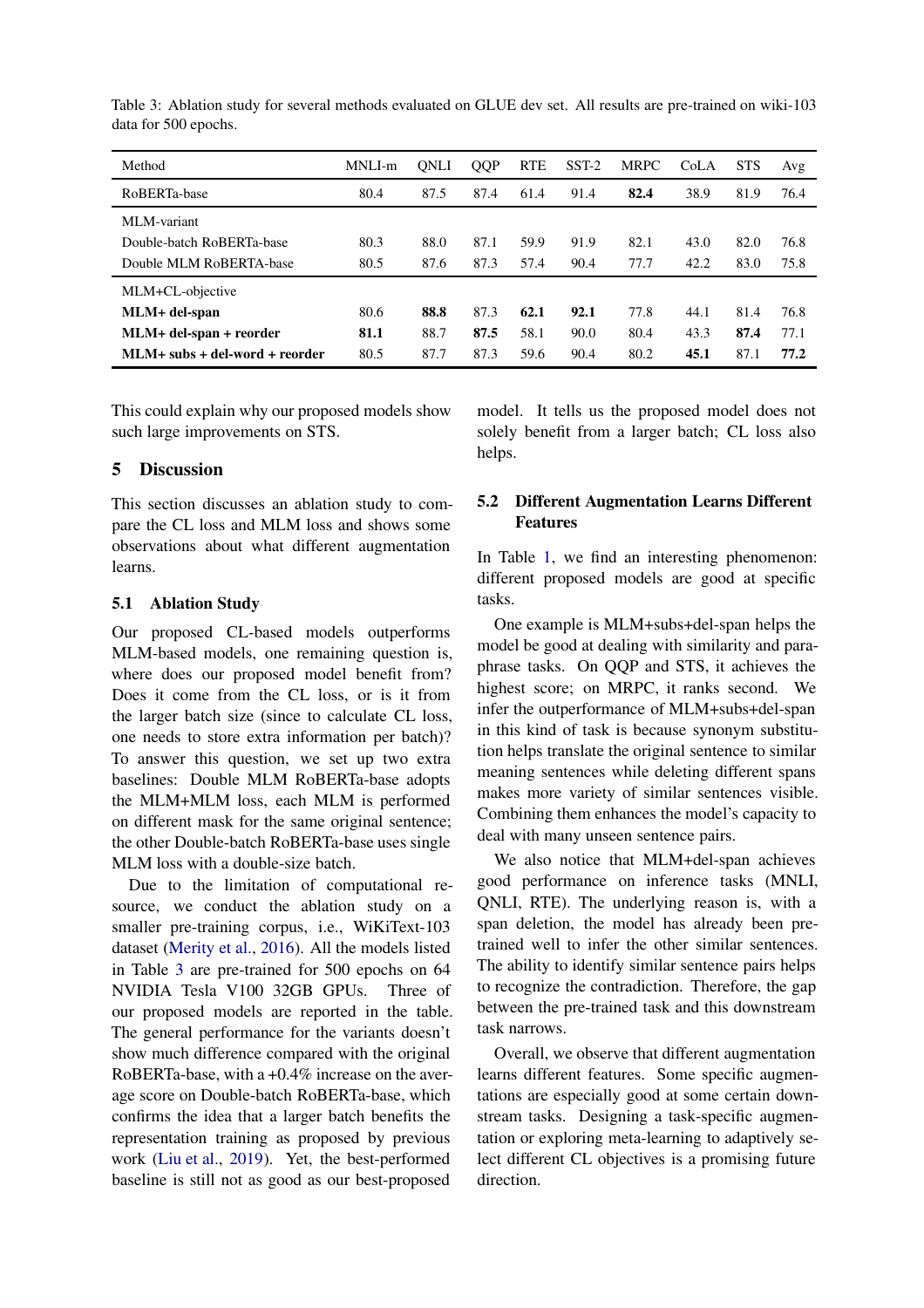## 6 Conclusion

In this work, we presented an instantiation for contrastive sentence representation learning. By carefully designing and testing different data augmentations and combinations, we prove the proposed methods' effectiveness on GLUE and SentEval benchmark under the diverse pre-training corpus.

The experiment results indicate that the pretrained model would be more robust when leveraging adequate sentence-level supervision. More importantly, we reveal that different augmentation learns different features for the model. Finally, we demonstrate that the performance improvement comes from both the larger batch size and the contrastive loss.

### References

- <span id="page-8-19"></span>Samuel R Bowman, Gabor Angeli, Christopher Potts, and Christopher D Manning. 2015. A large annotated corpus for learning natural language inference. *arXiv preprint arXiv:1508.05326*.
- <span id="page-8-2"></span>Ting Chen, Simon Kornblith, Mohammad Norouzi, and Geoffrey Hinton. 2020. A simple framework for contrastive learning of visual representations. *arXiv preprint arXiv:2002.05709*.
- <span id="page-8-14"></span>Kevin Clark, Minh-Thang Luong, Quoc V Le, and Christopher D Manning. 2020. Electra: Pre-training text encoders as discriminators rather than generators. *arXiv preprint arXiv:2003.10555*.
- <span id="page-8-9"></span>Alexis Conneau and Douwe Kiela. 2018. Senteval: An evaluation toolkit for universal sentence representations. *arXiv preprint arXiv:1803.05449*.
- <span id="page-8-0"></span>Jacob Devlin, Ming-Wei Chang, Kenton Lee, and Kristina Toutanova. 2019. Bert: Pre-training of deep bidirectional transformers for language understanding. In *Proceedings of the 2019 Conference of the North American Chapter of the Association for Computational Linguistics: Human Language Technologies, Volume 1 (Long and Short Papers)*, pages 4171–4186.
- <span id="page-8-5"></span>Hongchao Fang and Pengtao Xie. 2020. Cert: Contrastive self-supervised learning for language understanding. *arXiv preprint arXiv:2005.12766*.
- <span id="page-8-4"></span>John M Giorgi, Osvald Nitski, Gary D Bader, and Bo Wang. 2020. Declutr: Deep contrastive learning for unsupervised textual representations. *arXiv preprint arXiv:2006.03659*.
- <span id="page-8-1"></span>Kaiming He, Haoqi Fan, Yuxin Wu, Saining Xie, and Ross Girshick. 2020. Momentum contrast for unsupervised visual representation learning. In *Proceedings of the IEEE/CVF Conference on Computer Vision and Pattern Recognition*, pages 9729–9738.
- <span id="page-8-10"></span>Mohit Iyyer, Varun Manjunatha, Jordan Boyd-Graber, and Hal Daumé III. 2015. Deep unordered composition rivals syntactic methods for text classification. In *Proceedings of the 53rd annual meeting of the association for computational linguistics and the 7th international joint conference on natural language processing (volume 1: Long papers)*, pages 1681– 1691.
- <span id="page-8-15"></span>Paras Jain, Ajay Jain, Tianjun Zhang, Pieter Abbeel, Joseph E Gonzalez, and Ion Stoica. 2020. Contrastive code representation learning. *arXiv preprint arXiv:2007.04973*.
- <span id="page-8-16"></span>Robin Jia, Aditi Raghunathan, Kerem Göksel, and Percy Liang. 2019. Certified robustness to adversarial word substitutions. *arXiv preprint arXiv:1909.00986*.
- <span id="page-8-17"></span>Diederik P Kingma and Jimmy Ba. 2014. Adam: A method for stochastic optimization. *arXiv preprint arXiv:1412.6980*.
- <span id="page-8-11"></span>Ryan Kiros, Yukun Zhu, Russ R Salakhutdinov, Richard Zemel, Raquel Urtasun, Antonio Torralba, and Sanja Fidler. 2015. Skip-thought vectors. In *Advances in neural information processing systems*, pages 3294–3302.
- <span id="page-8-8"></span>Zhenzhong Lan, Mingda Chen, Sebastian Goodman, Kevin Gimpel, Piyush Sharma, and Radu Soricut. 2019. Albert: A lite bert for self-supervised learning of language representations. *arXiv preprint arXiv:1909.11942*.
- <span id="page-8-7"></span>Mike Lewis, Yinhan Liu, Naman Goyal, Marjan Ghazvininejad, Abdelrahman Mohamed, Omer Levy, Ves Stoyanov, and Luke Zettlemoyer. 2019. Bart: Denoising sequence-to-sequence pre-training for natural language generation, translation, and comprehension. *arXiv preprint arXiv:1910.13461*.
- <span id="page-8-13"></span>Yinhan Liu, Jiatao Gu, Naman Goyal, Xian Li, Sergey Edunov, Marjan Ghazvininejad, Mike Lewis, and Luke Zettlemoyer. 2020. Multilingual denoising pre-training for neural machine translation. *arXiv preprint arXiv:2001.08210*.
- <span id="page-8-6"></span>Yinhan Liu, Myle Ott, Naman Goyal, Jingfei Du, Mandar Joshi, Danqi Chen, Omer Levy, Mike Lewis, Luke Zettlemoyer, and Veselin Stoyanov. 2019. Roberta: A robustly optimized bert pretraining approach. *arXiv preprint arXiv:1907.11692*.
- <span id="page-8-12"></span>Lajanugen Logeswaran and Honglak Lee. 2018. An efficient framework for learning sentence representations. *arXiv preprint arXiv:1803.02893*.
- <span id="page-8-18"></span>Stephen Merity, Caiming Xiong, James Bradbury, and Richard Socher. 2016. Pointer sentinel mixture models. *arXiv preprint arXiv:1609.07843*.
- <span id="page-8-3"></span>Ishan Misra and Laurens van der Maaten. 2020. Selfsupervised learning of pretext-invariant representations. In *Proceedings of the IEEE/CVF Conference on Computer Vision and Pattern Recognition*, pages 6707–6717.